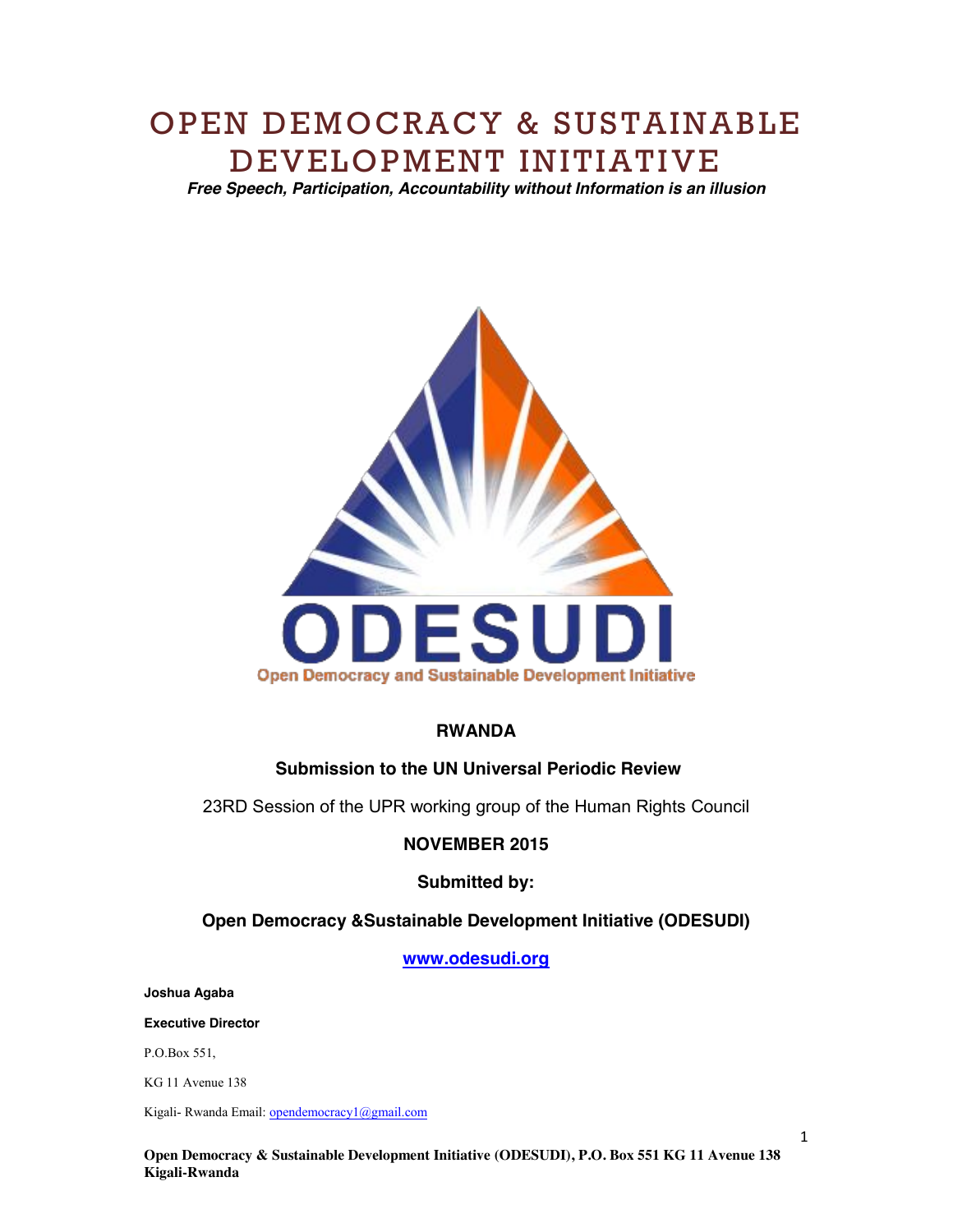#### **1. Executive summary**

Rwanda has recently embarked on media reforms and a number of developments include the enactment of the access to information law and related ministerial orders. The country is also committed to promote good governance. This is underpinned by the aspirations set out in the Economic Development and Poverty Reduction strategy 3; however, freedom of access to information is still facing a number of challenges and yet Rwanda if is to achieve its aspirations laid out in EDPR 3 and in vision 2020, open democracy and good governance for sustainable development, the right to information is of great significance. This report therefore focuses on developments related the right to information and associated measures taken by the government and gaps that need to be addressed.

In this submission, ODESUDI provides information under sections A, B, C and E, F, G as stipulated in the *General Guidelines for the Preparation of Information under the Universal Periodic Review<sup>1</sup>*. Most of the information presented in this report concern particularly the right to access to information.

#### **2. Methodology**

-

Open Democracy & Sustainable Development Initiative (ODESUDI) is a Rwandan Local NGO that promotes open democracy and governance especially through promoting citizens rights on access to information. The Compilation of this report was based on consultations with CSO and Media organizations during a training workshop on access to information and its challenges in Rwanda, conducted by ODESUDI with support from Open Society foundation and the South African Center for Human Rights in South Africa. This consultation meeting took place at The Manor Hotel on 3rd of October 2014 and was attended by 20 CSOs and Media organizations.

Other consultations were also curried out during access to information workshops and many issues were captured during open debate secessions at the launch event of www.sobanukirwa.rw an access to information website by ODESUDI and Tumenye LTD that took place on 11 of February 2015 at Umubano Hotel and was attended by 65 participants. This was accompanied by desk research all which has helped to inform the Rwanda's UPR report.

*<sup>1</sup>* See Human Rights Council Decision 6/102, Follow‐up to Human Rights Council resolution 5/1, section I adopted 27 September 2007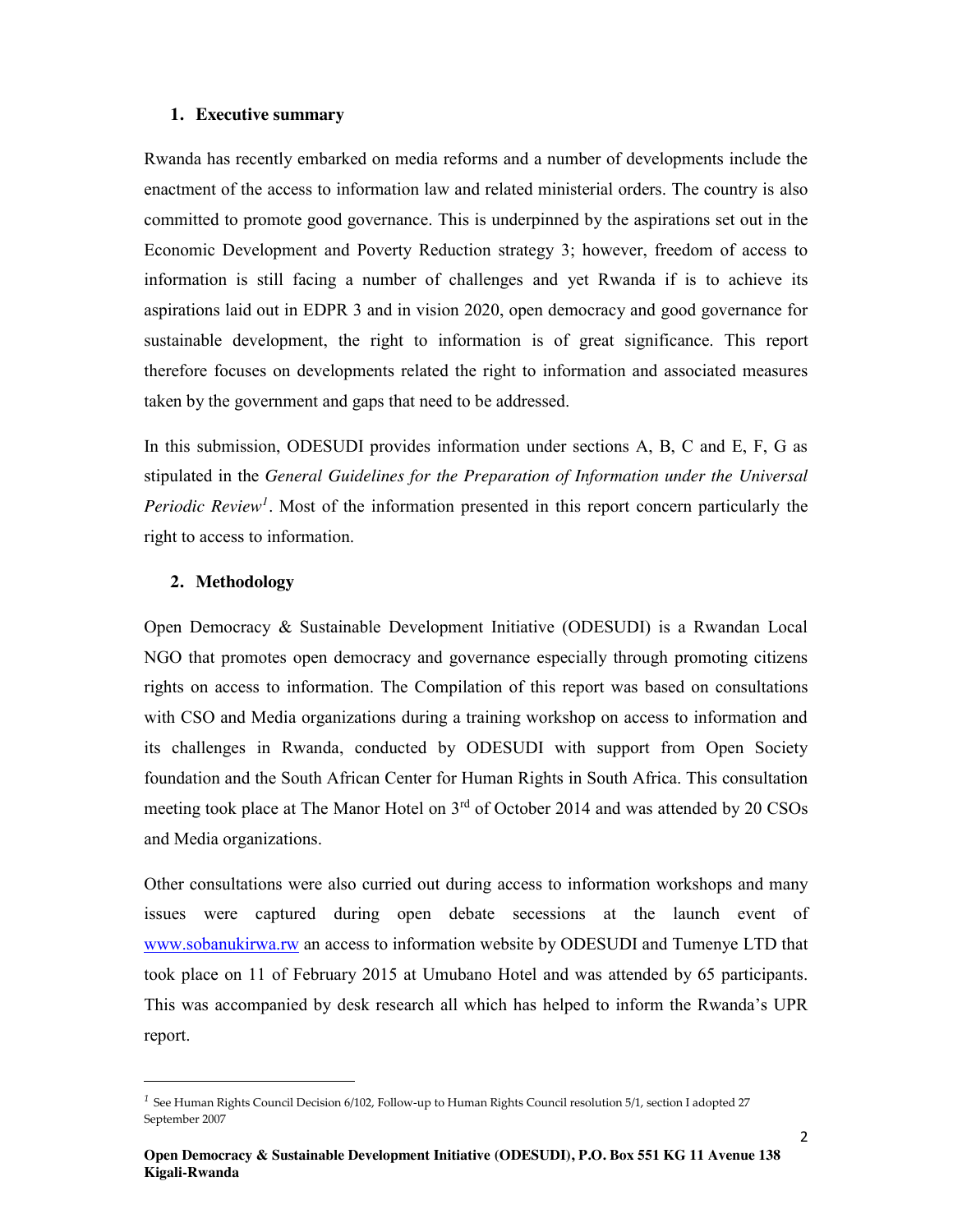## **3. Rwandan Normative and Institutional Framework**

# *a) The applicable legal frameworks and international human rights standards;*

The Rwandan constitution explicitly provides for access to information and the protection of freedom of speech and the press, it guarantees freedom of access to information in its Article  $34^2$ .

Rwanda has also ratified a number of international treaties related to the protection and promotion of access to information and this include the Universal Declaration of Human Rights of 10 December, 1948, especially in Article  $19<sup>3</sup>$ ; the International Covenant of 16 December 1966 on Civil and Political Rights as ratified by the Decree-Law no 08/75 of 12/02/1975, particularly in article 19<sup>4</sup>; and the African Charter on Human and Peoples' Rights of 27 June 1981 as ratified by Law no 10/1983 of 01/07/1983, especially in Article 9.<sup>5</sup>

Rwanda has also enacted the access to information Law  $N^{\circ}$  04/2013 of 08/02/2013 relating to Access to Information published in the official gazettes on  $11<sup>th</sup>$  of March 2013, it has also issued the accompanying ministerial orders/ guidelines in January 2014

# *b) Principles of Freedom of information (FOI)*

The Law **N° 04/2013 of 08/02/2013** relating to access to information Law takes into account the principles of freedom of information derived from the declaration from the African Platform on Access to information<sup>6</sup> and was also enacted with guidance from the African Modal Law on Access to information. The companying guideline/ Ministerial orders for instance ministerial order on the exemption of information on security grounds was elaborated with guidance from the security guideline adopted at regional level with support from the African special repporteurs on access to information.

-

<sup>2</sup> See article 33 and 34 of the Constitution of the Republic of Rwanda of 04 June 2003 as amended to date.

<sup>3</sup> See article 19 of the Universal Declaration of Human Rights of 10 December, 1948.

<sup>4</sup> See article 19 of the International Covenant of 16 December 1966 on Civil and Political Rights as ratified by the Decree-Law no 08/75 of 12/02/1975.

<sup>5</sup> See Article 9 of the African Charter on Human and Peoples' Rights of 27 June 1981 as ratified by Law no 10/1983 of 01/07/1983.

<sup>6</sup> See declaration of the African Platform on access to information (APAI).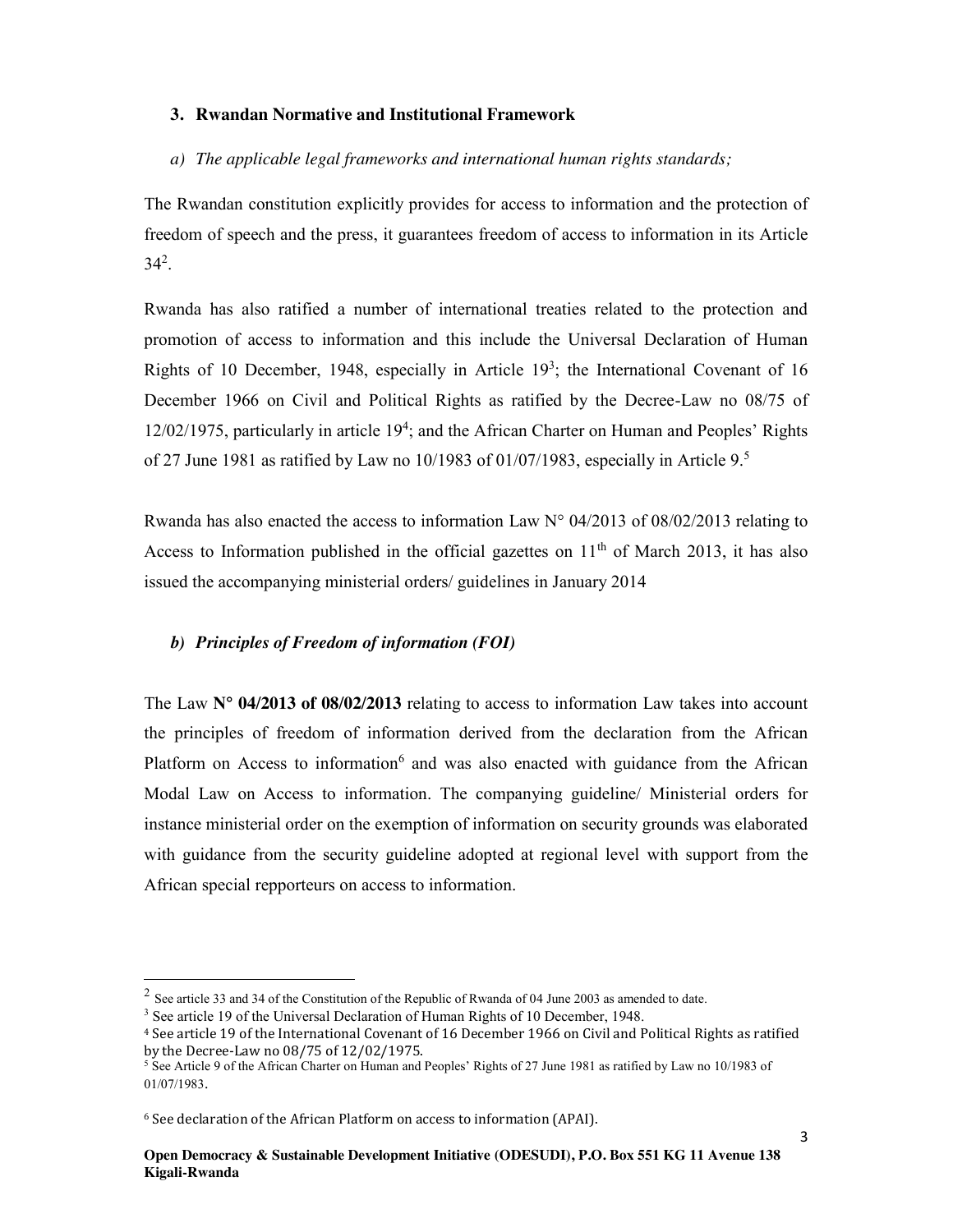While reporting on the status of implementation of the access to information law we are taking into account the following principles.

- I. Fundamental Right Accessible to Everyone.
- II. Maximum Disclosure.
- III. Established in Law.
- IV. Applies to Public Bodies and Private Bodies.
- V. Obligation to Publish Information (proactive disclosure).
- VI. Language and Accessibility
- VII. Limited Exemptions.

## VIII. Oversight Bodies.

- IX. Whistleblower Protection.
- X. Duty to Collect and Manage Information.
- XI. Duty to Fully Implement.
- XII. Enabling Environment.
- XIII. Access to Information and Communications Technologies.
- XIV. Aid Transparency.
- XV. Natural Resources Transparency.

## **4. Promotion and protection of the access to information freedoms.**

## *The fundamental right Accessible to everyone and established in Law.*

I. The access to information Law is in existence but is facing challenges related to implementation. For instance one would refer to *the obligation to proactively publish Information (proactive disclosure).*article 8 of the law on access to information provide that public institutions and some private bodies to which this law applies should proactively publish information on their website within a period of six month after the enactment of the Law. Article 3 of Ministerial order No 006/07.01/13 OF 19/12/2013) also talks about proactive disclosure and yet details stated in these articles are yet to be published.

## II. **Applies to Public Bodies and Private Bodies.**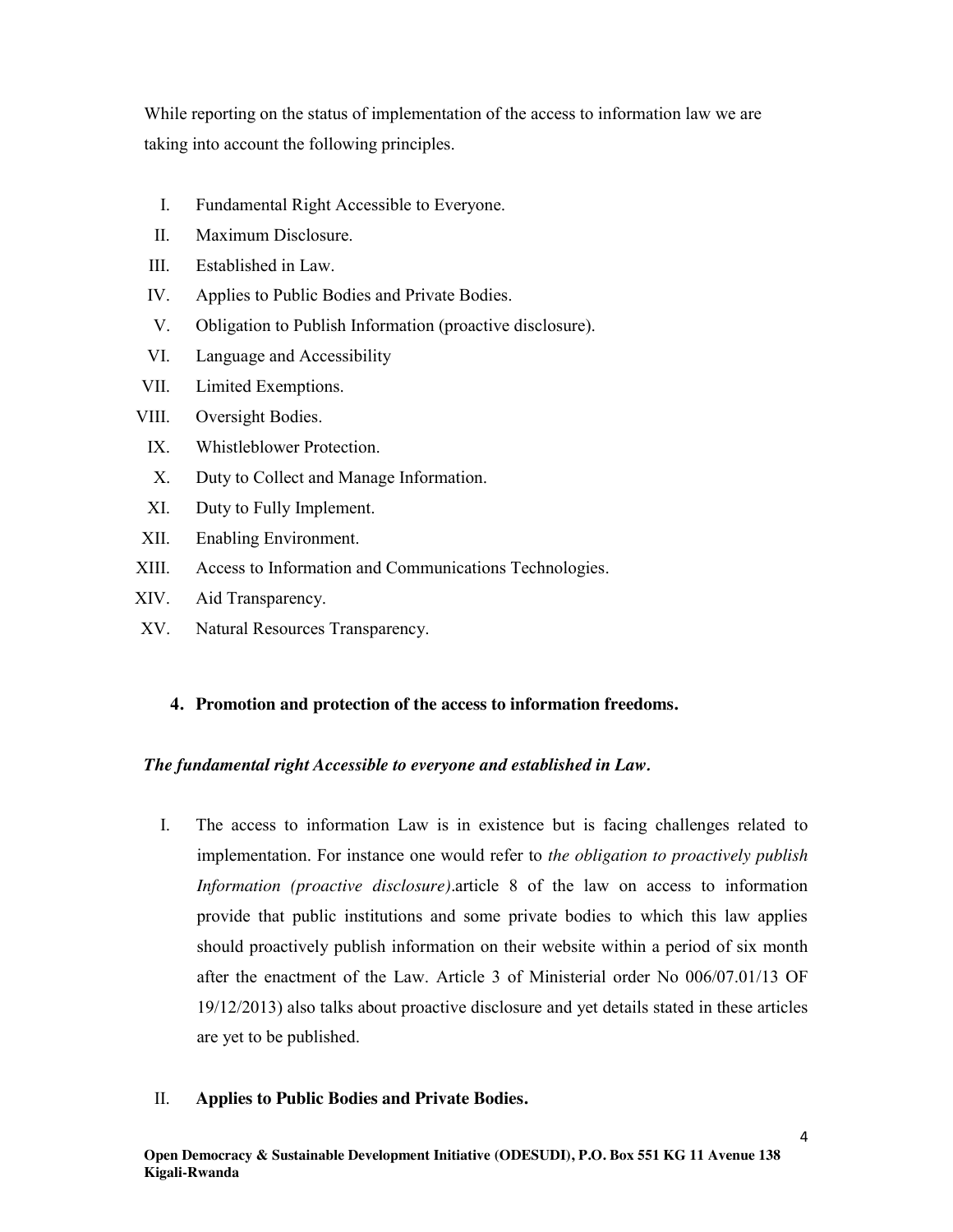The Law is applying to public and private bodies, some public institutions have nominated information officers and others have not. Where the information officers have been nominated they are focusing on other roles other than addressing access to information requests from the public. And the private organizations have not even known that they are concerned by this law and consequently none has nominated information officers.

There is also limited awareness of the public information officers about their role of answering requests from access to information applicants for example out of the 17 requests submitted through www.sobanukirwa.rw an access to information/ Open government website in Rwanda established by Open Democracy & Sustainable Development Initiative (ODESUDI) in partnership with Tumenye LTD only one has been successfully answered.

Limited awareness of the public about their access to information freedoms and awareness of public institutions on their duties to promote these freedoms is among the reasons hindering the progress in exercising access to information rights. For instance few information officers take time to respond to information requests. Therefore there is an urgent need to create awareness of information officers and of the public if access to information rights is to be realised. The government has to make this a first priority as well as facilitating information officers in executing their duties.

#### III. **Oversight Bodies.**

The institution charged with monitoring access to information law "the office of the Ombudsman" has insufficient capacity in terms of human resources. It is also overwhelmed with other tusks related to fighting corruption and injustices with little focus on access to information. It also needs more budgets to allow it to carry out its mandate under the access to information Law.

#### **c) Recommendations**

1. We recommend the government to put more emphasis in the implementation of the Law by currying out training campaigns for information officers and conducting public awareness on their access to information freedoms.